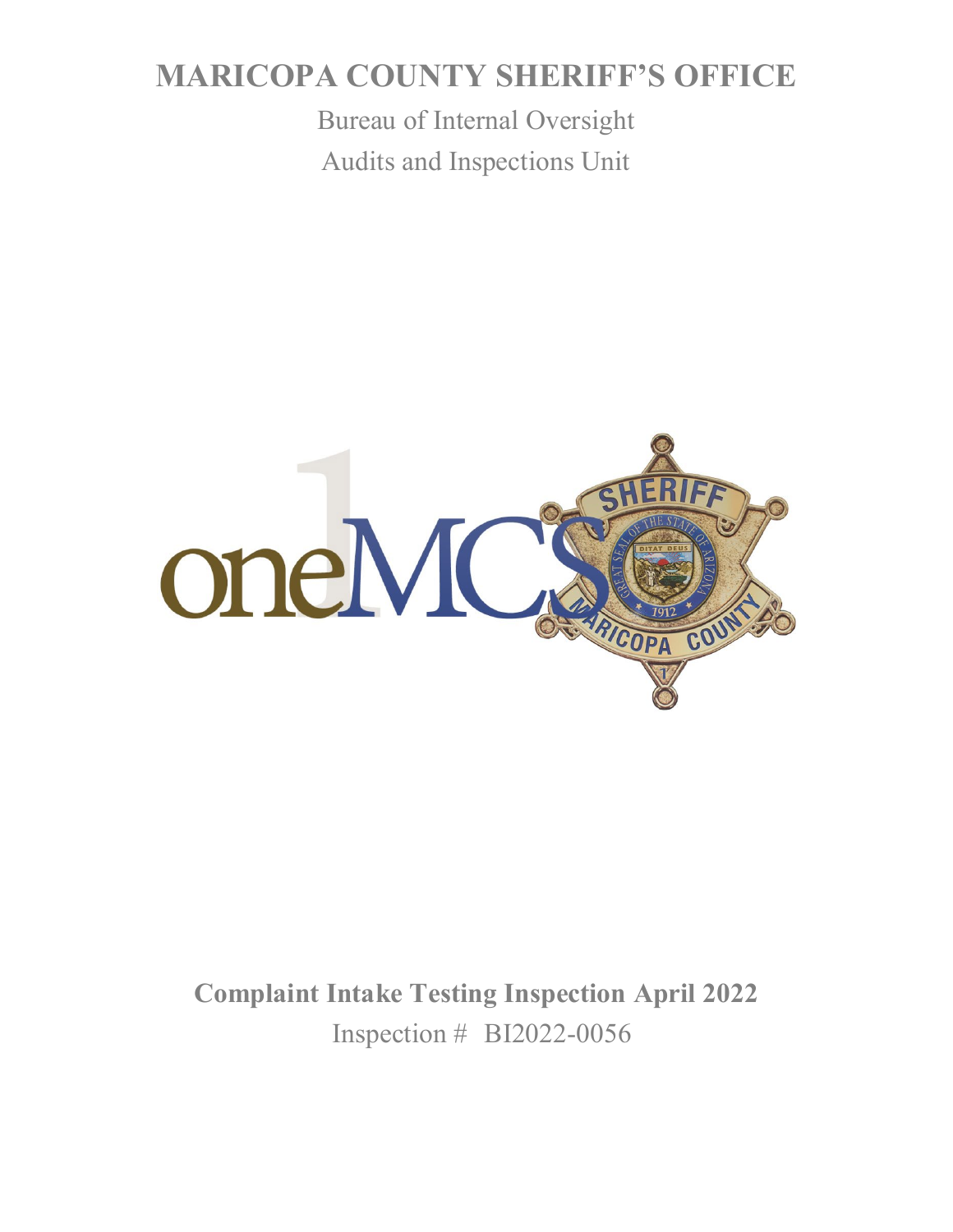The Bureau of Internal Oversight's (BIO) Audits and Inspections Unit (AIU) conducts Complaint Intake Test inspections on a monthly basis. The purpose of this inspection is to determine employee compliance with Office Policies GH-2, *Internal Investigations* and GI-1, *Radio and Enforcement Communications Procedures* as they relate to the civilian complaint intake process. To ensure consistent inspections, the *Complaint Intake Testing Matrix* developed by the AIU is utilized.

To achieve this, the AIU will conduct monthly inspections of the complaint intake tests completed by an outside vendor selected by the MCSO for this purpose. This vendor is responsible for having testers file fictitious complaints either in person at MCSO facilities, by telephone, by mail, by e-mail or by using MCSO's website to determine if MCSO employees process the intake of complaints in accordance with MCSO policy.

The vendor has been issued open Purchase Orders for Fiscal Year ending June 30<sup>th</sup> which allows for random and targeted tests to allow MCSO to assess the complaint intake process. The vendor determines the number of tests it will conduct and when and how it will conduct these tests. Additionally, the vendor has submitted testing methodologies and testing paperwork which has been approved by the AIU. These methodologies include the requirement to audio and video record all in-person tests and audio record all telephone tests. The testing vendor will adhere to these methodologies when conducting complaint intake testing for the Office.

# **Compliance Objectives:**

- Are employees providing civilians with appropriate and accurate information about the complaint process?
- Are employees promptly notifying the Professional Standards Bureau (PSB) upon the receipt of a complaint?
- Are employees providing the PSB with accurate and complete information?
- Are employees attempting to discourage, interfere with, or delay civilians from registering a complaint?

# **Criteria:**

MCSO Policy GH-2, *Internal Investigations*

MCSO Policy GI-1, *Radio and Enforcement Communications Procedures*

# **Conditions:**

AIU began conducting the inspection of Complaint Intake Testing in January 2019 for tests performed during the month of December 2018. The following charts illustrate rolling 12-month histories of compliance with Office Policy. "N/A" indicates a particular type of testing was not performed during that month.

There were two Complaint Intake Tests conducted during the month of April 2022; both were in-person tests. AIU inspected both complaint intake tests. These tests are discussed in further detail under the applicable report sub-sections below.

# **In-Person Testing**

There were two In-Person Complaint Intake Tests conducted during the month of April 2022.

**1. TEST #:** 84

# **DISTRICT/DIVISION:** Lake Patrol

**TEST SCENARIO:** Tester posed as a female who was out at the lake with friends and observed a deputy allegedly driving his MCSO boat too fast in a reckless manner without operating emergency equipment. She stated that it frightened the other boaters who were in the area.

**ACTIONS TAKEN:** The tester went to the office of the Lake Patrol District to file a complaint. A sergeant came out and invited the tester into the lobby to take her complaint; there were no other people in the lobby. The interview was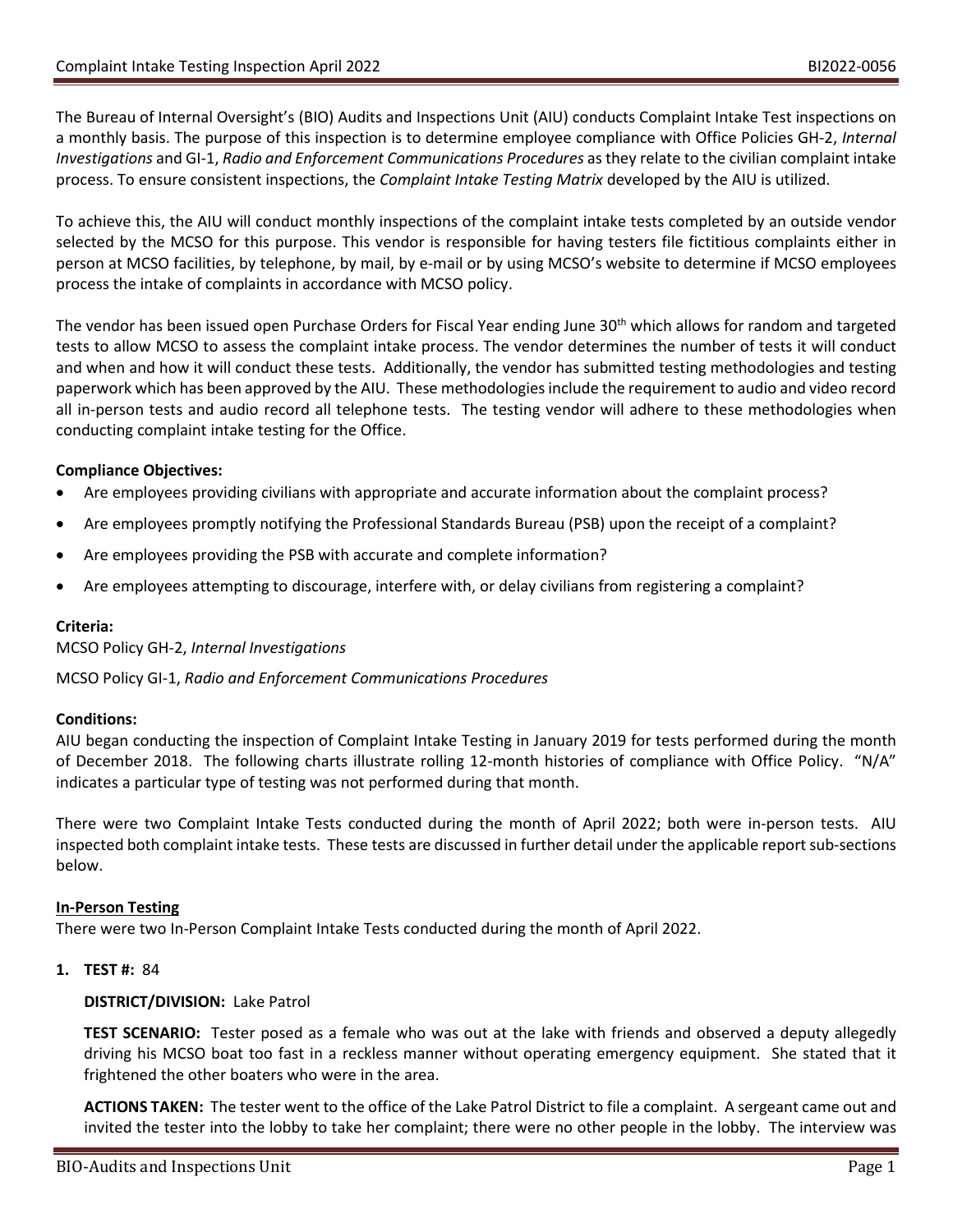audio and video recorded by the sergeant in accordance with Office policy. At the conclusion of the interview, the sergeant explained the process and informed the tester that the matter would be investigated. He handed the tester a *Comment and Complaint Form* and explained the various methods of submitting a complaint.

The tester mistakenly gave the sergeant the incorrect contact number during the interview; therefore, PSB was unable to call the tester with the IA number. When the tester had not heard back from anyone regarding the complaint after five days, she called PSB and received an IA number and the contact information for the assigned investigator.

**RESULTS:** No deficiencies were noted. However, the tester failed to video record the interaction with the sergeant.

## **TESTER COMMENTS:** N/A.

**BIO FOLLOW UP:** AIU followed up with the tester for more information regarding the problem with the video recording. The tester was a new hire and very nervous; she thought she had turned on the equipment but evidently had not. The vendor is providing additional training on operating the recording equipment.

## **2. TEST #:** 94

## **DISTRICT/DIVISION:** District 4

**TEST SCENARIO:** Tester posed as a Hispanic woman who observed a deputy in an MCSO vehicle allegedly hit a bicycle that was parked at the Post Office but did not stop to inspect for damage.

**ACTIONS TAKEN:** The tester went to the District 4 office to file a complaint and waited a short time in the lobby for an on-duty sergeant. The sergeant came out to the lobby and audio and video recorded the interview. At the conclusion of the interview, the sergeant wrote down his name and cell phone number for the tester and explained the process and informed the tester that the matter would be investigated.

The tester received a phone call from PSB five days later providing her with an IA number and the contact information for the assigned investigator.

#### **RESULTS:** No deficiencies were noted.

**TESTER COMMENTS:** *"A few minutes later [the sergeant] came out to take my complaint. It did feel like an interrogation with many questions, many that were repeated more than once. … Overall, it was not a positive experience. I felt that the Sgt. was interrogating me, rather than letting me file a complaint."*

**BIO FOLLOW UP:** BIO disagrees. The sergeant was trying to obtain as many details as possible so that he could file an accurate Incident Report. The tester seemed flustered when asked probing questions. For example, as the interview was ending, the sergeant asked what the tester's expectations were for coming in and reporting the incident. The tester seemed to be at a momentarily loss for words. When she recovered and gave a rather lengthy answer, the sergeant empathetically responded, "Absolutely. [I] totally understand. [I] totally agree." This showed that he was trying to put the tester at ease. Following this exchange, the sergeant asked why the tester waited a week before coming in. Again, the tester seemed flustered and thrown by the question. The sergeant tried to put the tester at ease, downplaying the significance by saying that he was asking out of curiosity. At this point, the sergeant ended the interview by explaining the next step in the process and exchanged contact information so that he could follow up with the tester and let her know the result of the investigation.

It was determined that MCSO employee compliance with applicable Office Policy GH-2, *Internal Investigations* was 100%, as illustrated by the table below: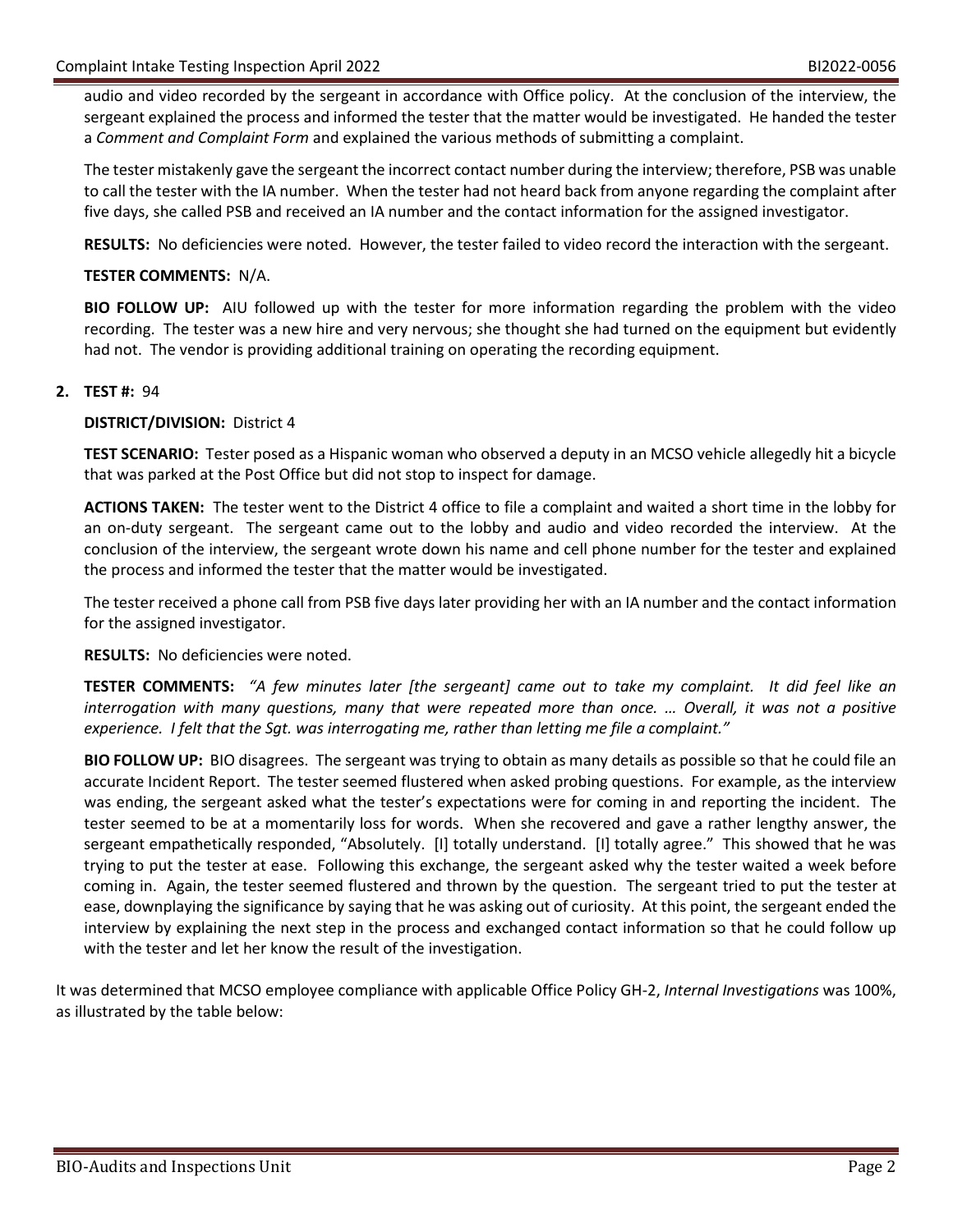| <b>Inspection Element</b>                                                                                                                                                                                               | Not In<br>Compliance | In<br><b>Compliance</b> | <b>Total</b>   | Compliance<br>Rate |
|-------------------------------------------------------------------------------------------------------------------------------------------------------------------------------------------------------------------------|----------------------|-------------------------|----------------|--------------------|
| Determine if the complaint was accepted.                                                                                                                                                                                | 0                    | 2                       | 2              | 100%               |
| Determine if the complaint was taken in a courteous manner.                                                                                                                                                             | 0                    | 2                       | 2              | 100%               |
| If the complainant did not speak, read, or write in English, or<br>was deaf or hard of hearing, determine if the complaint was<br>accepted.                                                                             | N/A                  | N/A                     | N/A            | N/A                |
| Determine if the complaint was referred to the on-duty<br>supervisor.                                                                                                                                                   | 0                    | $\overline{2}$          | $\overline{2}$ | 100%               |
| If a supervisor was not available, verify that the employee<br>obtained pertinent information and had a supervisor make<br>contact with the complainant as soon as possible.                                            | N/A                  | N/A                     | N/A            | N/A                |
| Determine if original recordings and documents were attached<br>to BlueTeam or sent via interoffice mail to PSB.                                                                                                        | 0                    | $\overline{2}$          | $\overline{2}$ | 100%               |
| Verify that complaint was entered into BlueTeam or IAPro.                                                                                                                                                               | 0                    | $\overline{2}$          | $\overline{2}$ | 100%               |
| Determine if the employee attempted to discourage, interfere<br>or delay complaint.                                                                                                                                     | 0                    | $\overline{2}$          | 2              | 100%               |
| If alleged conduct is of a criminal nature, determine that the<br>chain of command was notified, who then notified PSB.                                                                                                 | N/A                  | N/A                     | N/A            | N/A                |
| Verify that the complaint was audio and/or video recorded.                                                                                                                                                              | 0                    | $\overline{2}$          | $\overline{2}$ | 100%               |
| Determine if the following minimum amount of information<br>was obtained:<br>Complainant's name<br>Complainant's contact information<br>Location of the complaint occurrence<br>Report number and deputy name, if known | 0                    | $\overline{2}$          | 2              | 100%               |
| Determine if verbal or written acknowledgement was provided<br>that the complaint was received, documented, forwarded for<br>investigation and that complainant would be contacted by a<br>department representative.   | 0                    | $\overline{2}$          | $\overline{2}$ | 100%               |
| Determine if the complaint was immediately forwarded to PSB.                                                                                                                                                            | 0                    | 2                       | 2              | 100%               |
| Determine if the complaint notification was sent within 7 days<br>including IA# and investigator name and contact number.                                                                                               | 0                    | $\overline{2}$          | $\overline{2}$ | 100%               |
| Determine if the employee reported accurate information in<br>the complaint.                                                                                                                                            | 0                    | 2                       | 2              | 100%               |
| <b>Overall compliance for In-Person testing</b>                                                                                                                                                                         | 0                    | 24                      | 24             | 100%               |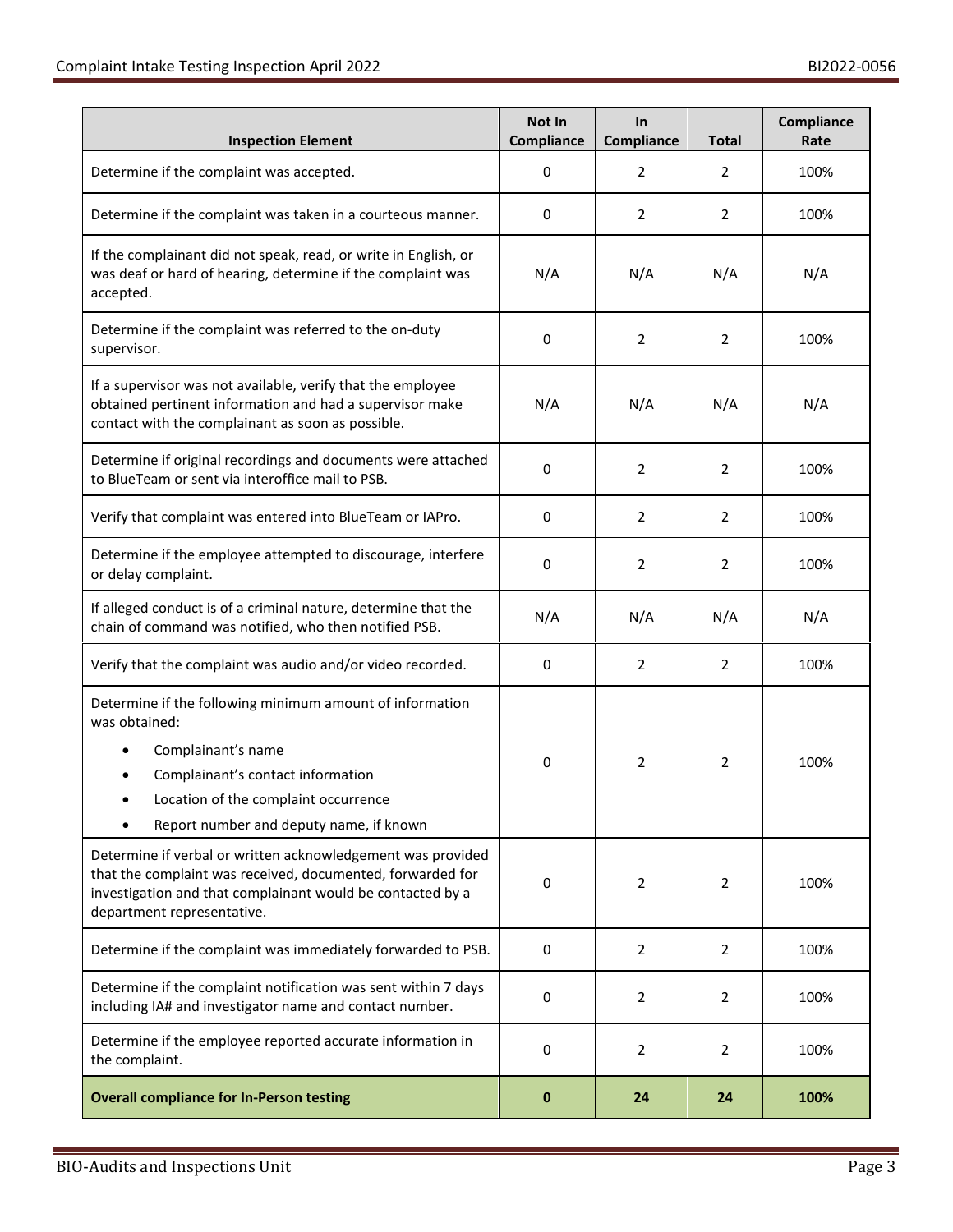



## **Testing by U.S. Mail**

There were no Complaint Intake Tests conducted by U.S. Mail during the month of April 2022.

Below is a rolling 12-month historical comparison of compliance for tests conducted by U.S. Mail:



# **Testing by Telephone**

There were no Complaint Intake Tests conducted by Telephone during the month of April 2022.

Below is a rolling 12-month historical comparison of compliance for tests conducted by Telephone: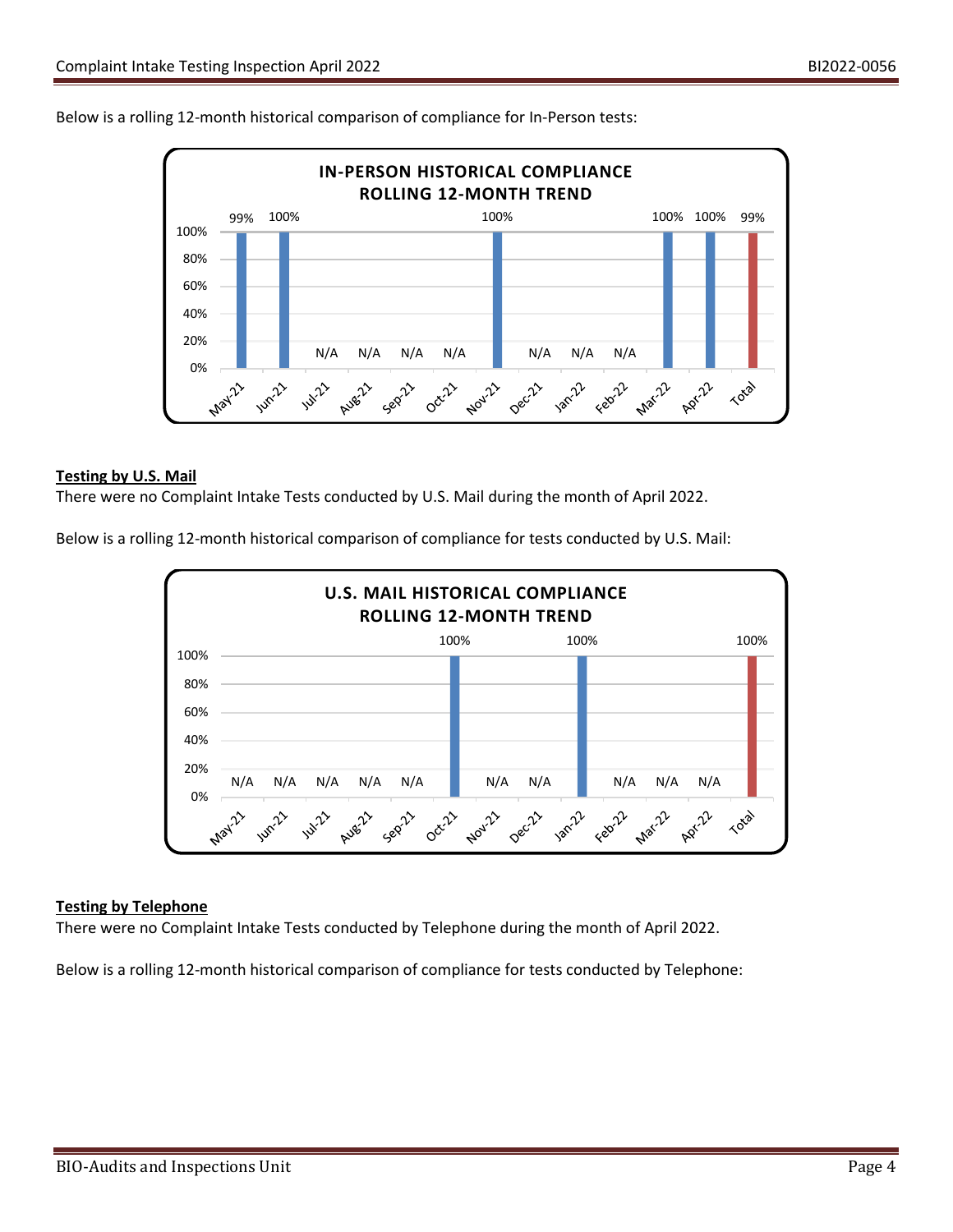

# **Testing by Telephone via Communications Division**

There were no Complaint Intake Tests conducted by Telephone via the Communications Division for the month of April 2022.

Below is a rolling 12-month historical comparison of compliance for tests conducted by Telephone via the Communications Division:



# **Testing by E-Mail**

There were no Complaint Intake Tests conducted by E-mail during the month of April 2022.

Below is a rolling 12-month historical comparison of compliance for tests conducted by E-mail: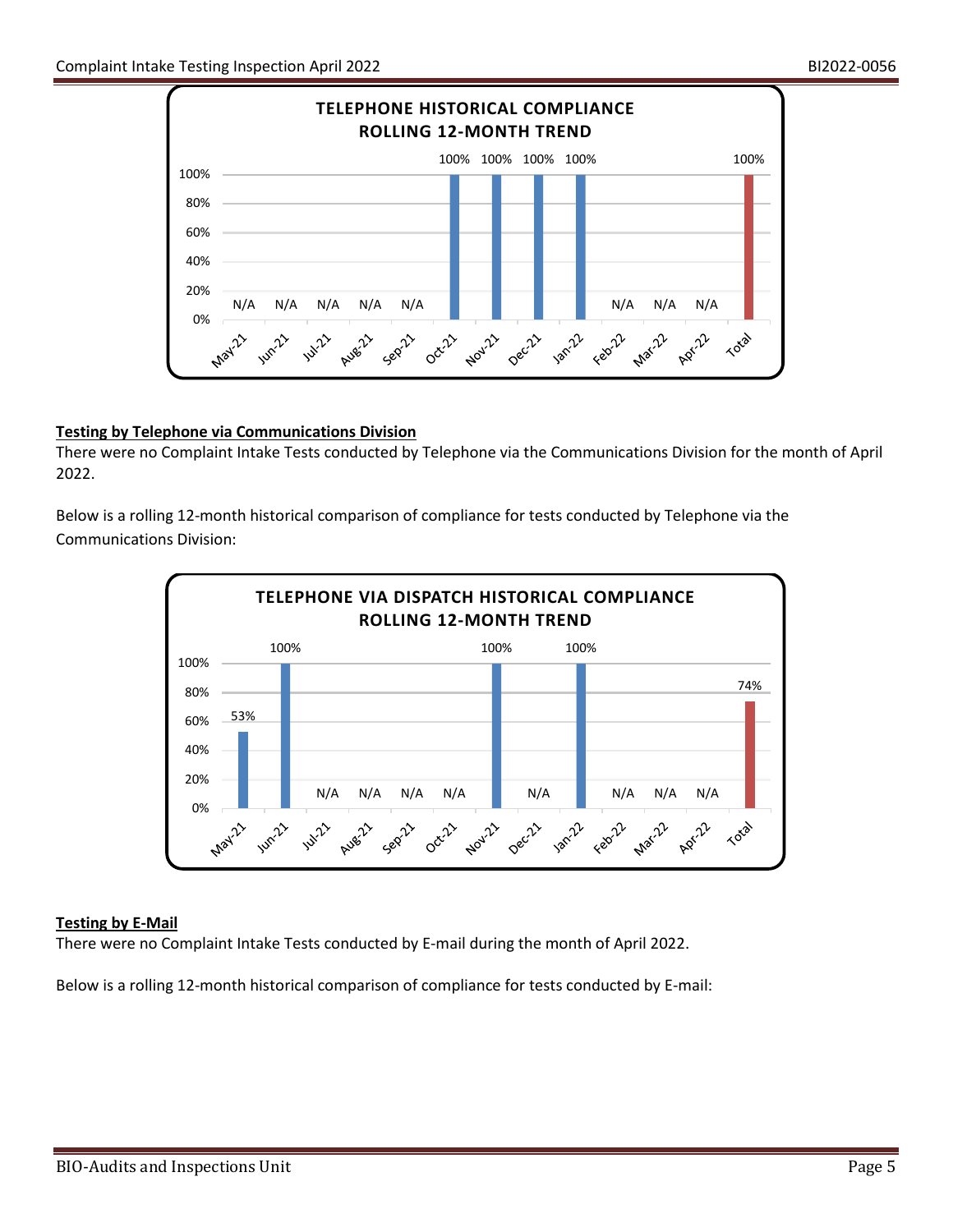

# **Testing Online via MCSO's Website**

There were no Complaint Intake Tests conducted online during the month of April 2022 using the Office's website.

Below is a rolling 12-month historical comparison of compliance for filing a complaint Online:



#### **Overall Compliance for April 2022:**

| <b>Compliance Rate by Method of Testing</b><br><b>April 2022</b>         | Compliance<br>Rate |
|--------------------------------------------------------------------------|--------------------|
| Tests conducted In Person                                                | 100%               |
| Tests conducted by U.S. Mail                                             | N/A                |
| Tests conducted by Telephone                                             | N/A                |
| Tests conducted via Dispatch                                             | N/A                |
| Tests conducted via E-mail                                               | N/A                |
| Tests conducted by filing a complaint Online                             | N/A                |
| Overall Compliance for all Complaint Intake Tests Inspected - April 2022 |                    |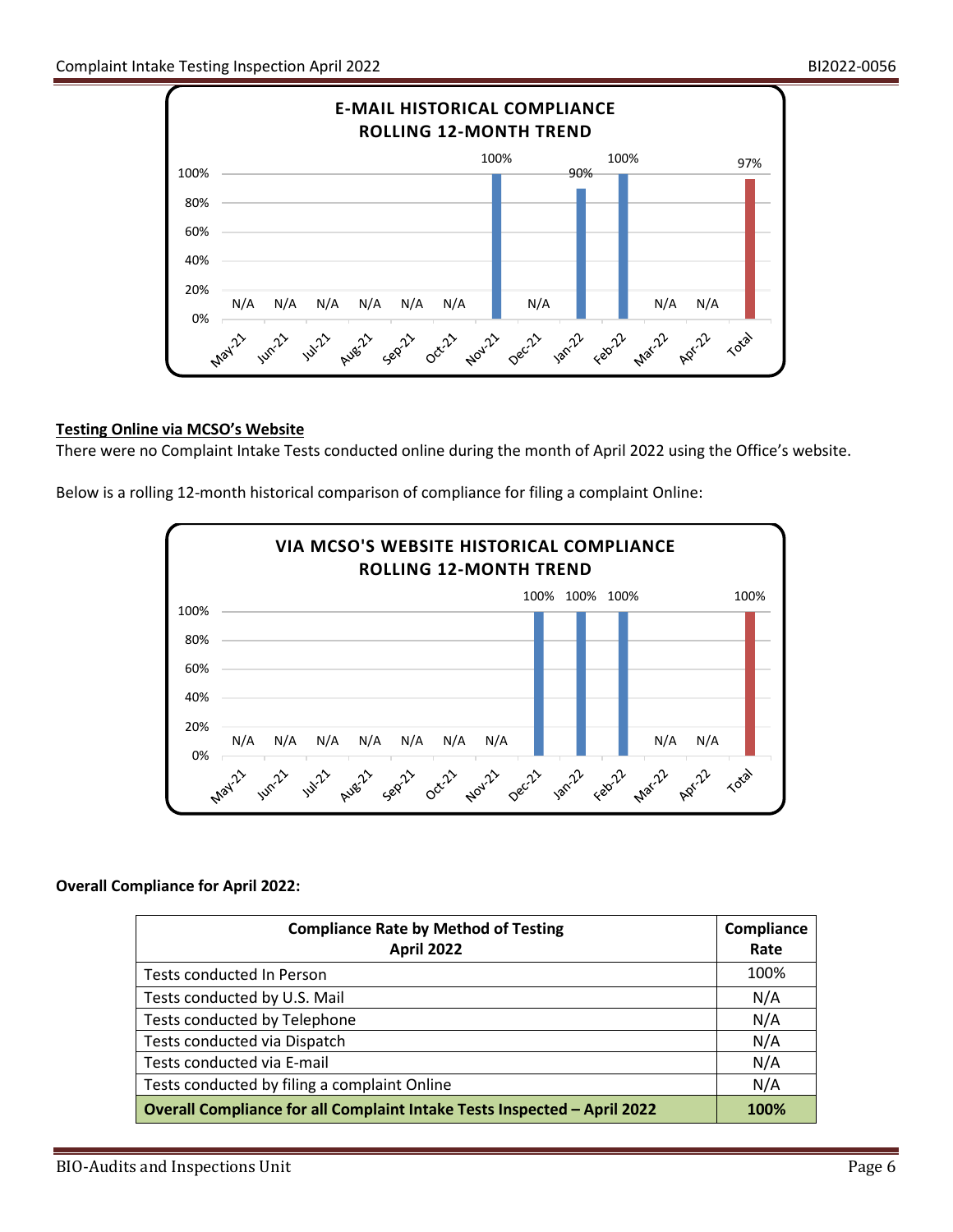Below is a chart illustrating compliance rate by type of test conducted for the month of April 2022 as compared with the corresponding year-to-date compliance rate:



# **History of Overall Compliance:**

Below is a rolling 12-month historical comparison of compliance for all Complaint Intake Testing: